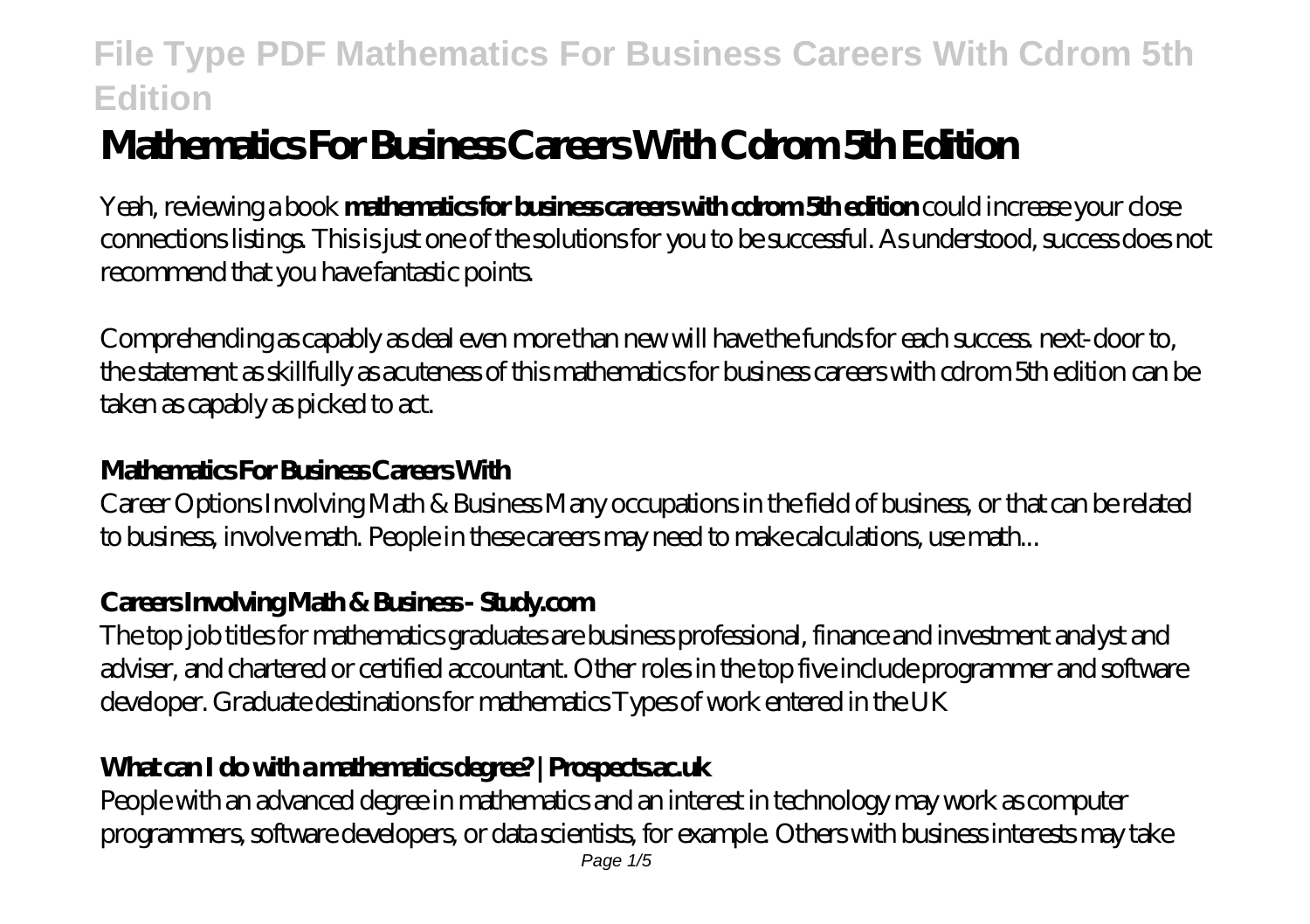jobs working as auditors or financial analysts, or work as medical scientists if they're pursuing a career in the healthcare industry.

## **10 In-Demand Careers for People Who Love Math**

You will be able to choose which aspects of the application of mathematics and statistics suit your interests and career aspirations best, by specialising in a particular pathway. The main pathways available are: applicable mathematics, applied statistics, actuarial science (where courses followed are identical to those in the BSc Actuarial Science), economics, finance and accounting.

#### **BSc Mathematics, Statistics and Business**

Mathematics with Business Management BSc During your studies at Birmingham, you'll learn to apply analytical, statistical and computational skills to formulate, analyse and solve mathematical problems - and crucially, effectively communicate your solution.

## **Mathematics with Business Management BSc - University of ...**

Mathematics and Statistics graduates are employed in all areas of the public and private sectors, business and commerce, large and small firms, in positions of responsibility that lead to management, but there are also opportunities for self-employment, as a financial adviser for example.

## **Mathematics and Statistics skills and careers: Career ...**

Here are 10 potential careers in mathematics. 1. Data Analyst. As already touched upon, data is, as the saying goes, the new oil. Therefore, analysts who can make sense of raw numbers and transform them into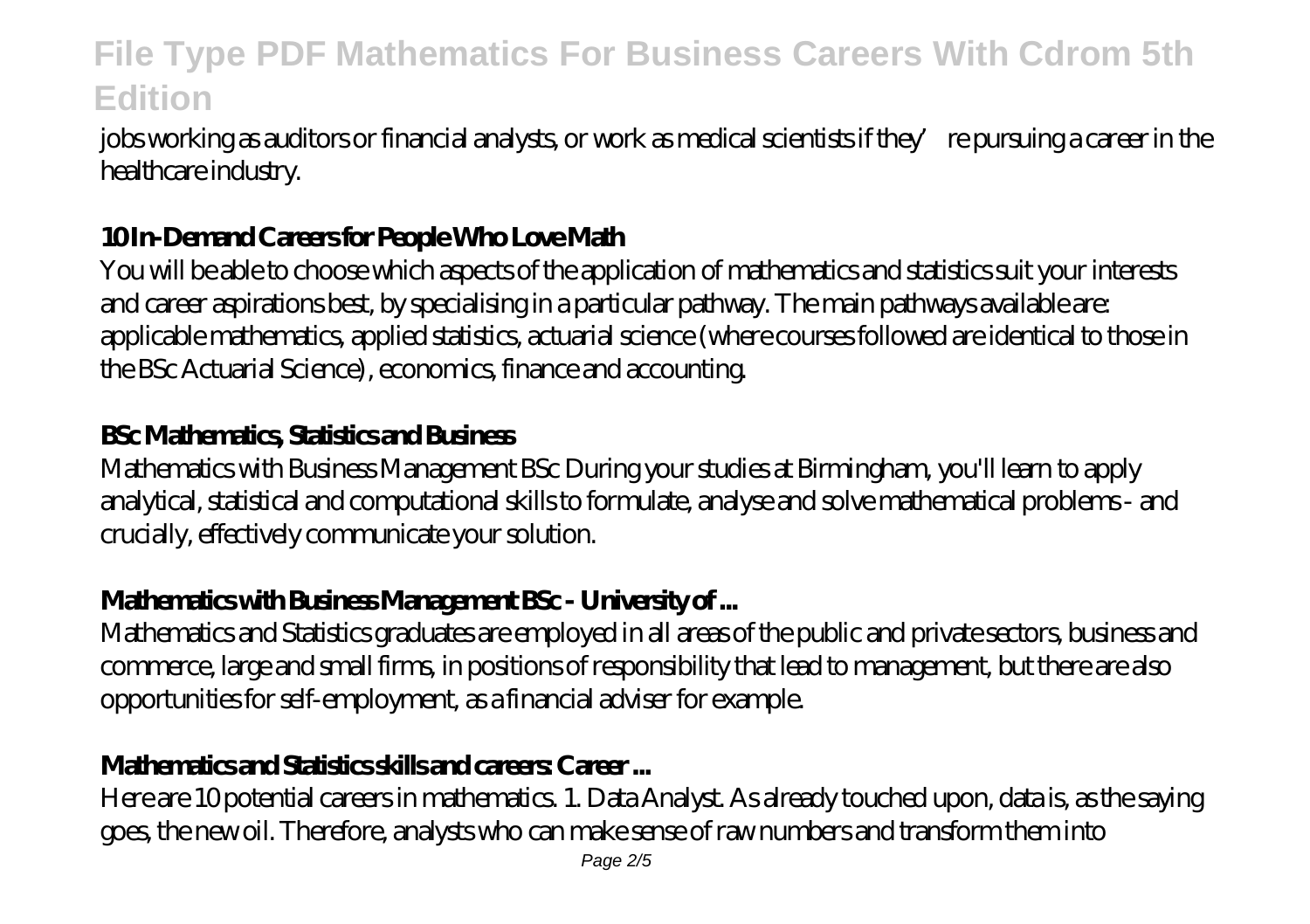something actionable are as valuable to companies as the data itself. The added bonus is that companies in every industry are recruiting data analysts, so if you have a particular interest in a certain sector, you won't be short of options.

#### **10 Jobs You Can Get with a Maths Degree**

For those who have a head for figures, pursuing a job related to mathematics is a choice that can add up to a rewarding and lucrative career. Whether they are using math to solve business problems or help an individual make investments that will fund their retirement nest egg, students who love math can use their degrees in a number of ways after graduation.

#### **Best Mathematics Career Paths | Learn How to Become**

According to U.S. News, the average mathematician made \$103,010 in 2017. With a little bit of on-the-job experience, you could easily make as much as \$130,000 per year in your mathematician career. 3. Aerospace Engineer.

## **10 Highest Paying Careers for Math Majors Majors, Careers ...**

Entry-Level Jobs for Math Majors With a Bachelor's. The mental patience and intellectual discipline that come from studying math can lead to rewarding opportunities in a wide range of fields. Jobs for math majors right out of college can be found in areas like insurance, finance, marketing, and information technology. Many of these entry-level positions even come with fairly high salaries.

## **28 Jobs for Math Majors That Offer Awesome Opportunities**

Page 3/5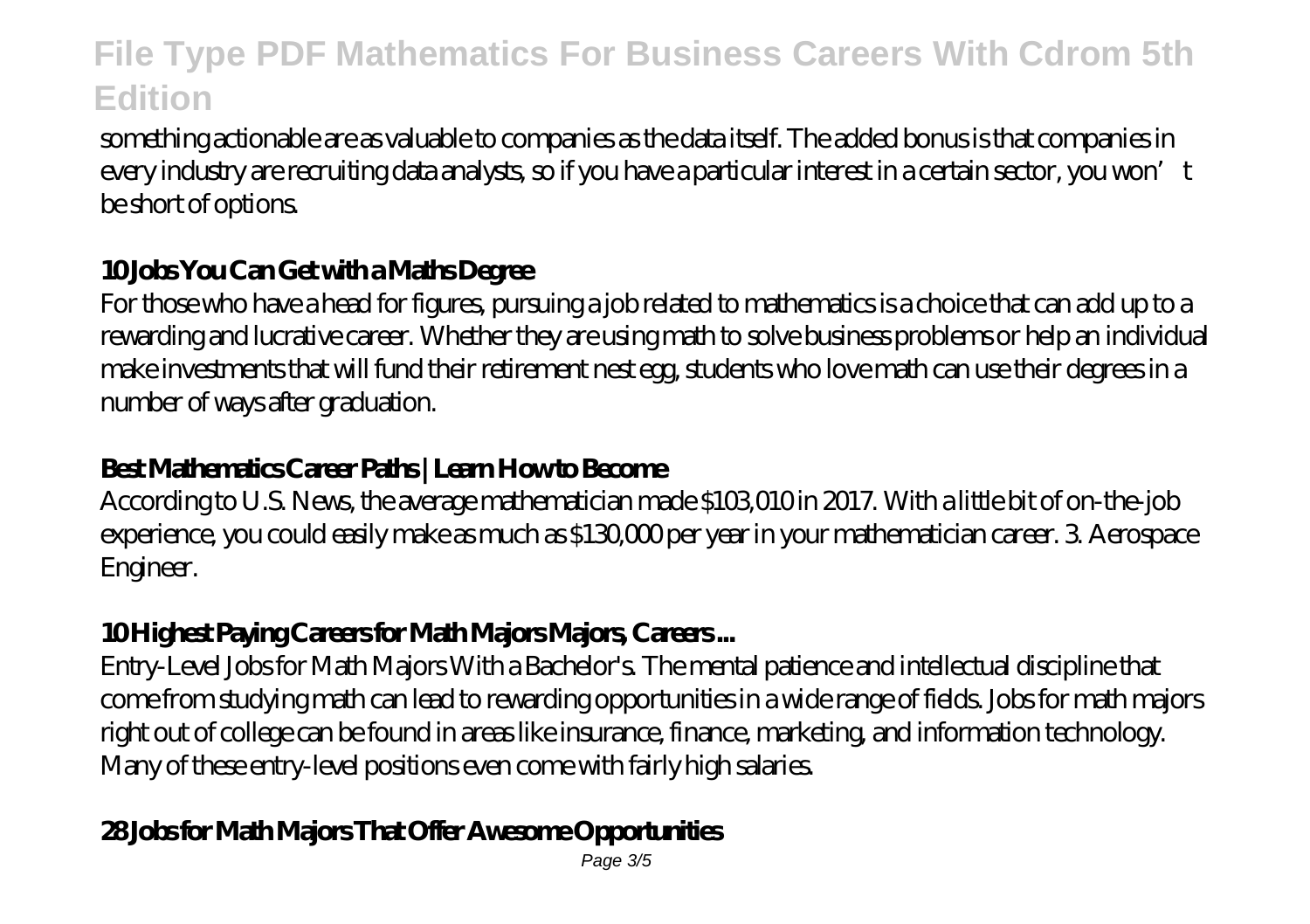Mathematics teaches problem-solving, an invaluable skill in the workplace. Careers involving math are found in almost every field, including medical, scientific and research communities. Each of...

### List of Careers Involving Math | Work - Chron.com

Finance careers offer a good opportunity to apply maths skills to real-world situations and problems. For most roles in finance you don't actually need a degree in maths but you do need to be good with numbers.

### **Maths degrees and careers | TARGETcareers**

Business Degree Jobs. Business careers span many growing fields in nearly every industry. Likewise, there are many options for gaining a degree in the field, whether in an online business school ...

#### **Business Careers | A Guide to the Best Careers in Business ...**

Jobs that use English and Drama Life as a digital degree apprentice with EY: Hassan's story Discover more about working with digital technology with Hassan, a digital degree apprentice with EY.

#### **Jobs that use Maths - BBC Bitesize**

A level Mathematics is useful for those interested in apprenticeships in Accounting, Engineering, Teaching and Technology. You can view more information about studying maths beyond GCSE on the AMSP website. You can gain a variety of different skills from maths including problem solving, data analysis, attention to detail and communication skills.

## **Careerpilot : Jobs by subject**